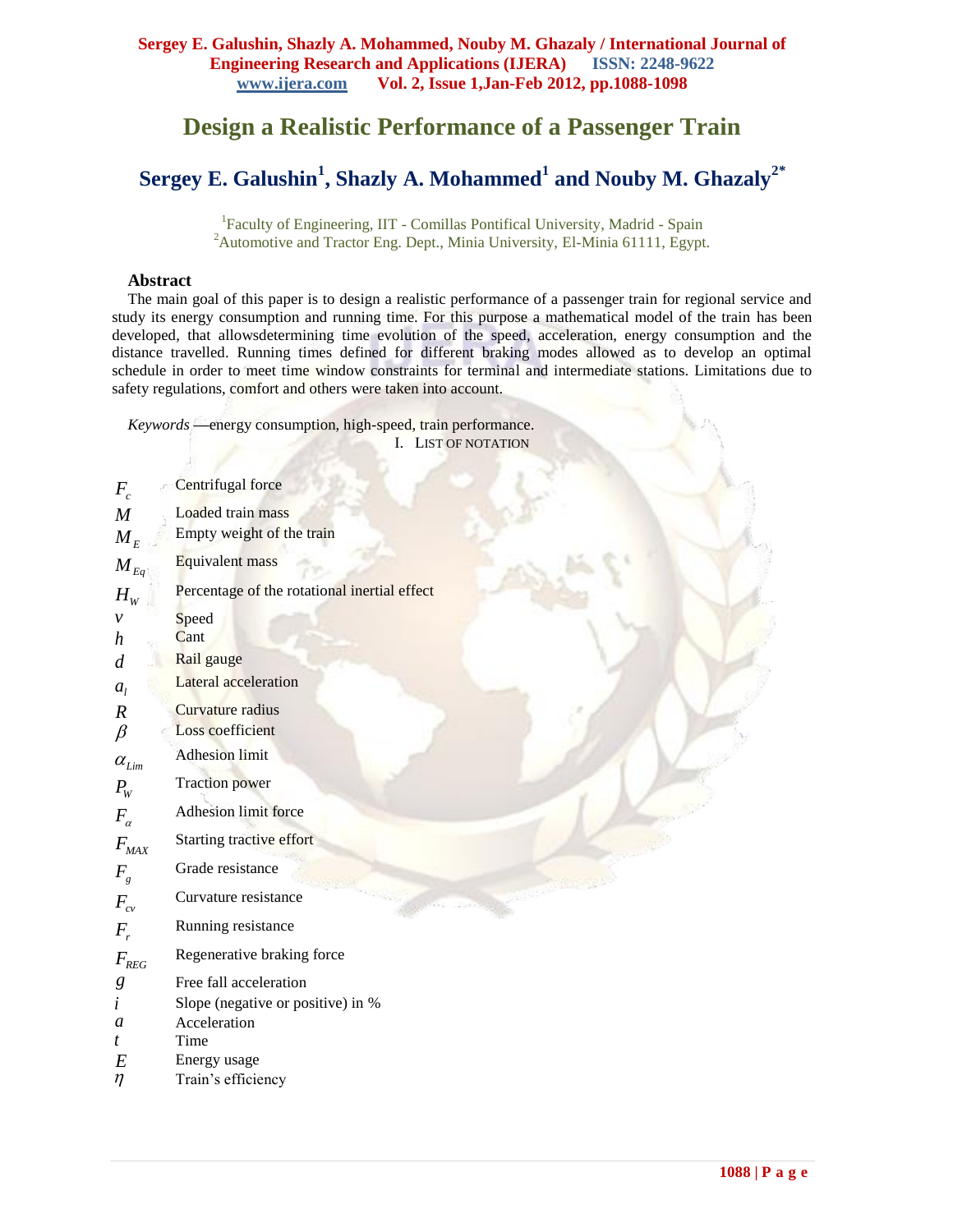#### **II. INTRODUCTION**

The main goal of this paper is to design realistic performance of a passenger train for regional service and study it energy consumption and running times.

The length of the line equals to 200km, it has 7 intermediate stations and two terminal stations where passengers take connection train, which departs 2 minutes after and arrives 2 minutes before each even hour in both directions, and vice versa.

During peak hours there are 350 passengers at the intermediate stations and 200 passengers at the terminate stations. The expected average load factor during peak hours equals 65%.

#### **III. THE LINE**

The line being considered is a single track line of 200 km, connecting stations A and I. The line electrified and equipped with ATC/ATP systems. Meeting stations on the line have switches allowing 70km/h. Line section A-E (60km) has three intermediate stations, B, C, D, which are located along the line with the same equidistance of 15km. The line section has many curves of 595m radius and there is no sense to travel faster than the curves permit. Typical super elevation is 140mm, but can be adjusted within permissible limits. The track is horizontal and the resent permissible speed 160km/h.

The line section E-G is of 100km, this line section has only one intermediate station F, which is located 60km from station E and 40km from station G. There are plans, however, to locate three more stations in the future. There are grades at each side of the station F. Line section E-F has a grade of 5‰ which starts 1.5km after station E and ends 4km before station F. Line section F-G has a down-grade of 7.5‰ which starts 700m after station F and ends 1.5km before station G.

The last section G-I has length of 40km with only one intermediate station H which is located in between G and I. Curves with 1000m radius are frequently present and there is no sense in travelling faster than these curves permit. The present super elevation is 135-140mm. The vertical track profile is mostly horizontal, except for a few grades. The signaling system permits for the moment 200km/h.

#### **IV. PRELIMINARY CALCULATIONS**

Since the first and the third sections of the line have a lot of curves on its way it is necessary to calculate maximum speed for these sections taking into account curvature of the line.



<span id="page-1-0"></span>Figure 1. Force diagram of the train in an inclined plane

Projecting forces on the same axle we obtain:  
\n
$$
F = F_c \cos(\alpha) - mg \sin(\alpha)
$$
\n(IV.1)

Since the super elevation angle (
$$
\alpha
$$
) is usually a small value, we can make the following simplifications:  
\n
$$
Sin(\alpha)|_{\alpha\to 0} = \alpha = h'_{d}; \quad Cos(\alpha)|_{\alpha\to 0} = 1
$$
 (IV.2)

Therefore, equation [\(IV.1](#page-1-0)**)** casts into:

$$
ma = m v^2 / R - mg / l / d \tag{IV.3}
$$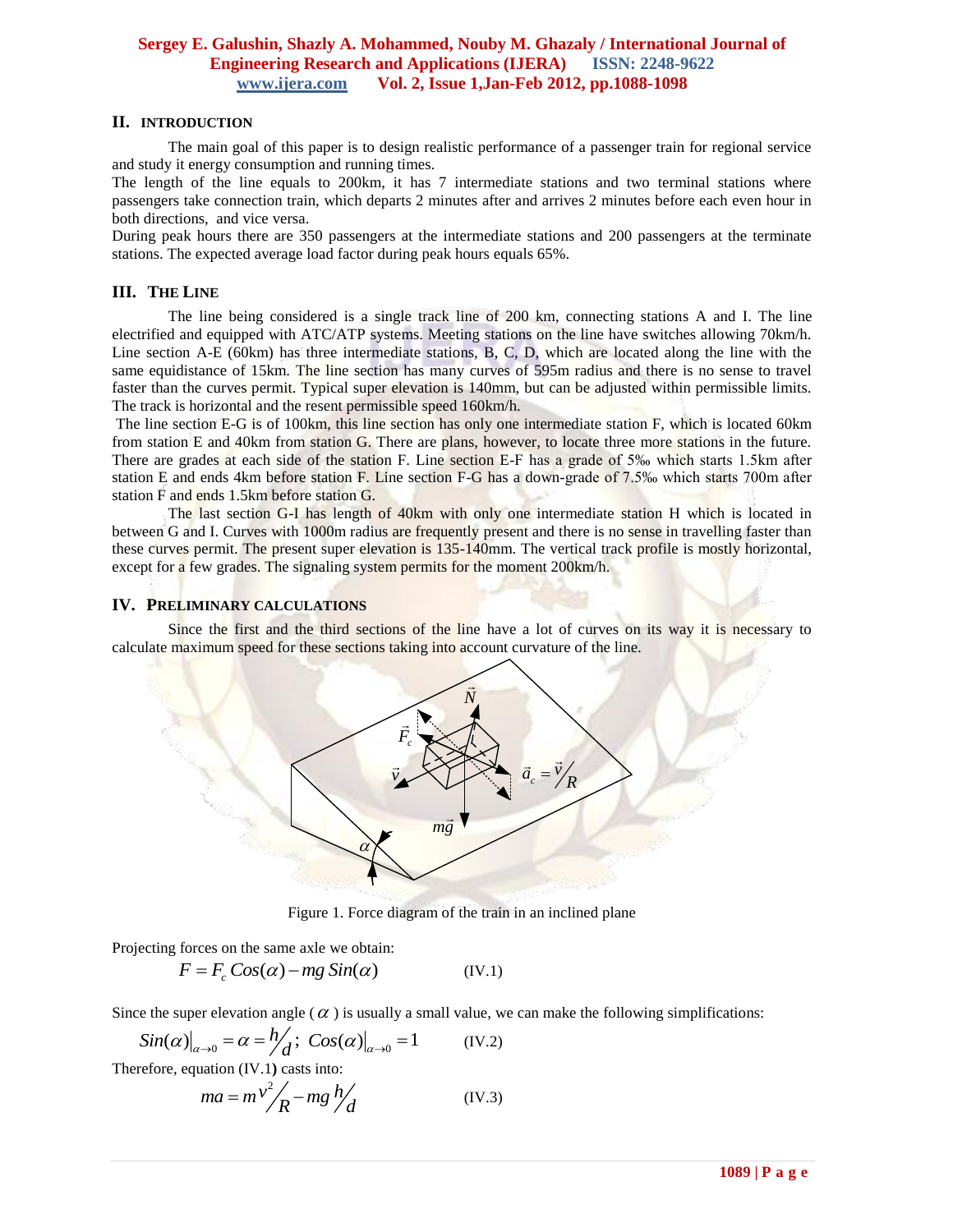So, the maximum speed on curves would be

<span id="page-2-0"></span>
$$
v = \sqrt{R\left(a_l + \frac{h}{d}g\right)} \left[m'_s\right]
$$
 (IV.4)

According to the literature, a comfortable value of the lateral acceleration on passenger is  $\alpha_l = 0.65 \sqrt{\frac{m}{s^2}}$  $\alpha_l = 0.65 \left[\frac{m}{s^2}\right]$ 

[6]. For the standard gauge (d=1435mm) and h=140mm, maximum speed for the section A-E equals 111.2km/h and for the section G-I 144.2km/h.

Going round a curve tilting trains tilt to the same side that the curve allowing the train to reach higher speeds and assuring comfort of the passengers. Thus, the super elevation angle is increased, so is the maximum speed allowed in the curve (without increasing the lateral acceleration). Therefore, a train with a tilt angle of 3.5 degrees has been chosen for this line. Replacing super elevation in equation [\(IV.4\)](#page-2-0) with maximum speed for the first sections becomes 130km/h and for the third section 169km/h.

$$
h_t = h + d \sin(3.5^\circ) = 227 \, \text{mm} \tag{IV.5}
$$

#### **V. TRAIN PERFORMANCE**

During peak hours there are 350 passengers at intermediate stations and 200 passengers at terminal stations, with expected load factor of 65%. There are also time windows constraints for the terminal stations, our trains have to arrive before connection trains arrive and depart after they depart, in order to passengers were able to make a change. For this purpose Siemens Velaro-E train set have been chosen.

**SELLATION** 

|                                 | Table 1. Technical data of the train             |
|---------------------------------|--------------------------------------------------|
| Maximum speed                   | $350$ km/h                                       |
| Length of train                 | $200 \text{ m}$                                  |
| Empty weight                    | 439t                                             |
| Voltage                         | 25kV/50Hz                                        |
| <b>Traction power</b>           | 8800 <sub>k</sub> W                              |
| Gear ration                     | 2.62                                             |
| <b>Starting tractive effort</b> | 283kN                                            |
| <b>Brake</b> systems            | Regenerative, rheostatic, pneumatic              |
| Number of axles                 | $32(16$ driven)                                  |
| Wheel arrangement               | $Bo'Bo'+2'2'+Bo'Bo+2'2'+2'2'+Bo'Bo'+2'2'+Bo'Bo'$ |
| Acceleration 0-320km/h          | 380s                                             |
| Braking distance 320-0km/h      | 3900m                                            |
| Number of cars                  | 8                                                |
| Number of seats                 | 405                                              |

The adhesion limit is calculated with Curtis-Kniffler empirical formula

$$
\alpha_{Lim} = \frac{7.5}{44 + 3.6v} + 0.161
$$

(V.1)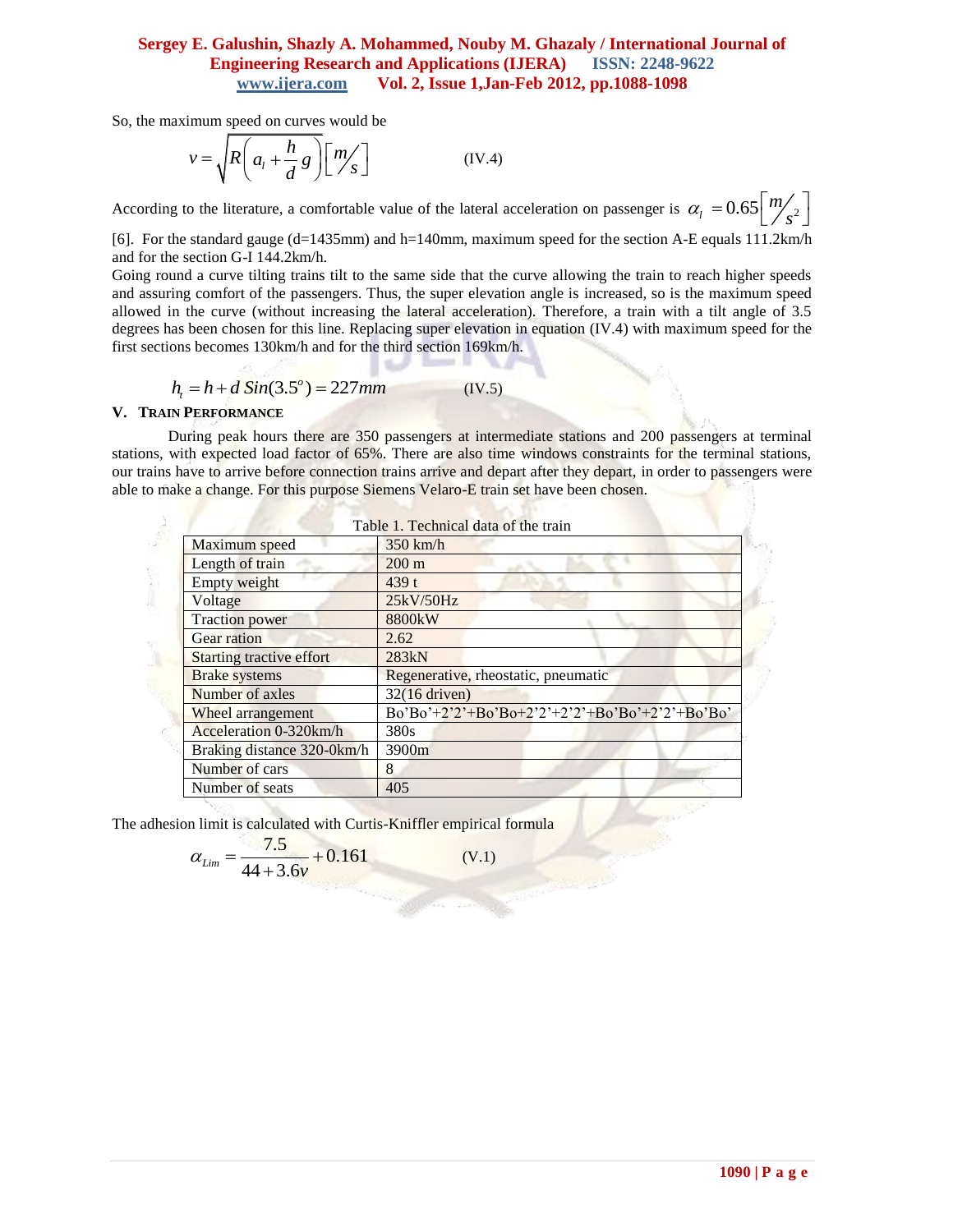

With technical data of the train we can build tractive effort diagram, regenerative braking effort diagram and running resistance.

<span id="page-3-0"></span>(V.2)

$$
F = \frac{P_W}{V} [kN]
$$

Running resistance can be calculated with the following empirical formula<br> $F_r = C + Bv + Av^2[kN]$  (V.3)

$$
F_r = C + Bv + Av^2[kN]
$$
 (V.3)

where coefficients A, B and C have been taken from the manufacturer data. In the formula [\(V.3\)](#page-3-0) rolling resistance is in coefficients A and B, and Air drag in coefficients B and C.



Calculating running resistance in different sections we also have to take into account grade resistance for the 2<sup>nd</sup> section and curvature resistance for the  $1<sup>st</sup>$  and the  $3<sup>rd</sup>$  sections.

$$
F_g = Mg \frac{i}{1000} [kN]
$$
\n
$$
F_{cv} = Mg \frac{K}{1000} [kN]
$$
\n
$$
(V.4)
$$
\n
$$
(V.5)
$$

where*i*represents grade in ‰(per mil), K=900 for the standard gauge. Regenerative braking curve of the train is given by manufacturer [5].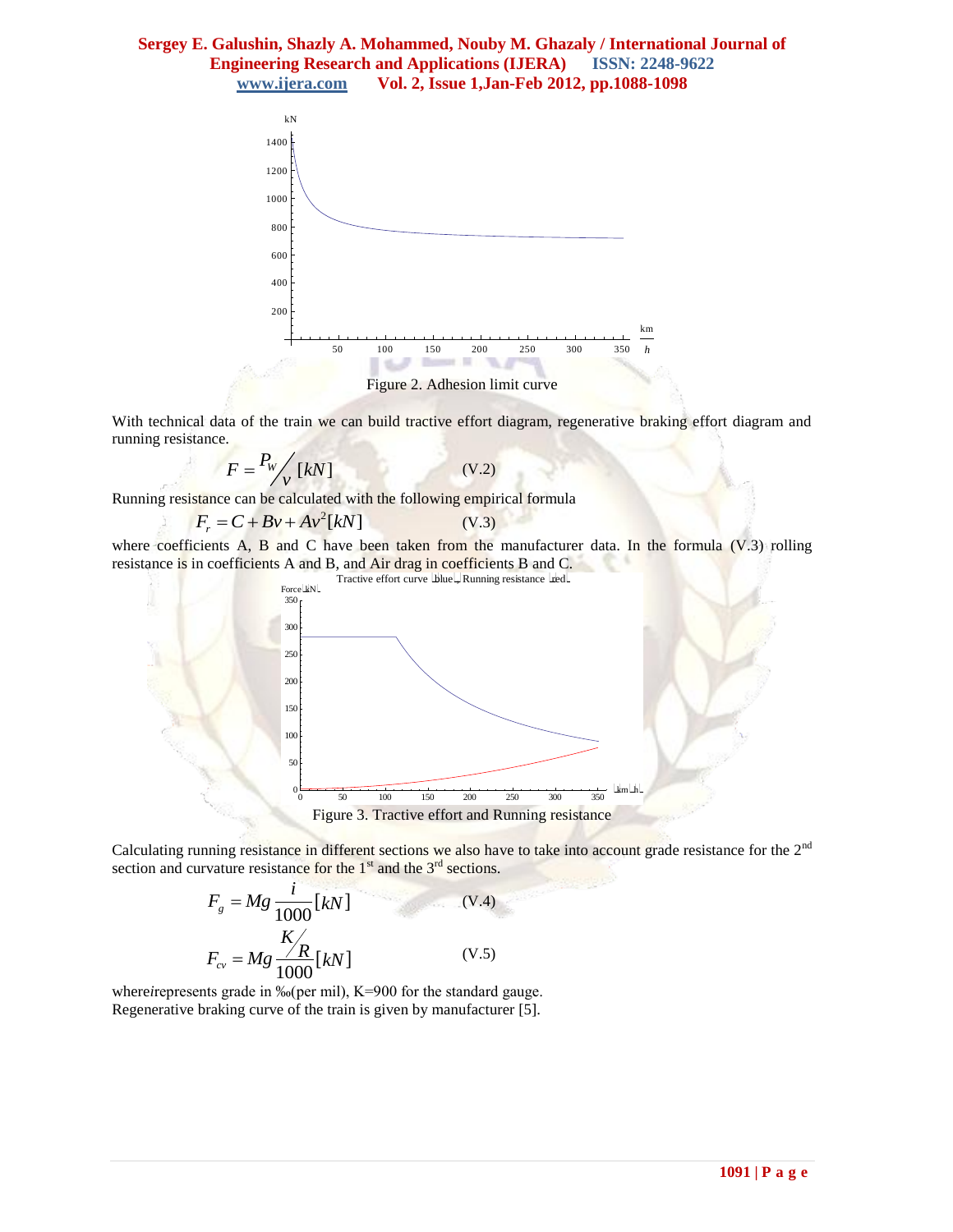

#### **VI. MODEL DESCRIPTION**

In order to define running times and energy consumption we built up a mathematical model with software package Wolfram Mathematica.The model's logic is expressed in the following flow chart



Figure 5. Simulation model flow chart

As it can be seen, at the input of the model we introduce running resistance, tractive effort, braking effort as functions of speed, and curvature resistance and grade resistance if they present in the current line section. With this data we start simulation of each section, calculating speed, acceleration, energy consumption and distance travelled per each second. At the same time, for each iteration we estimate time *(tBr)* and distance needed to brake *(SBr)* as a function of current speed, taking into account grade and curvature resistance. Calculation stops if travelled distance + braking distance exceed length of the line section.

As an output of this model we obtain running time, acceleration time, speed holding time, braking time, and energy consumption (generation) and speed evolution per each section.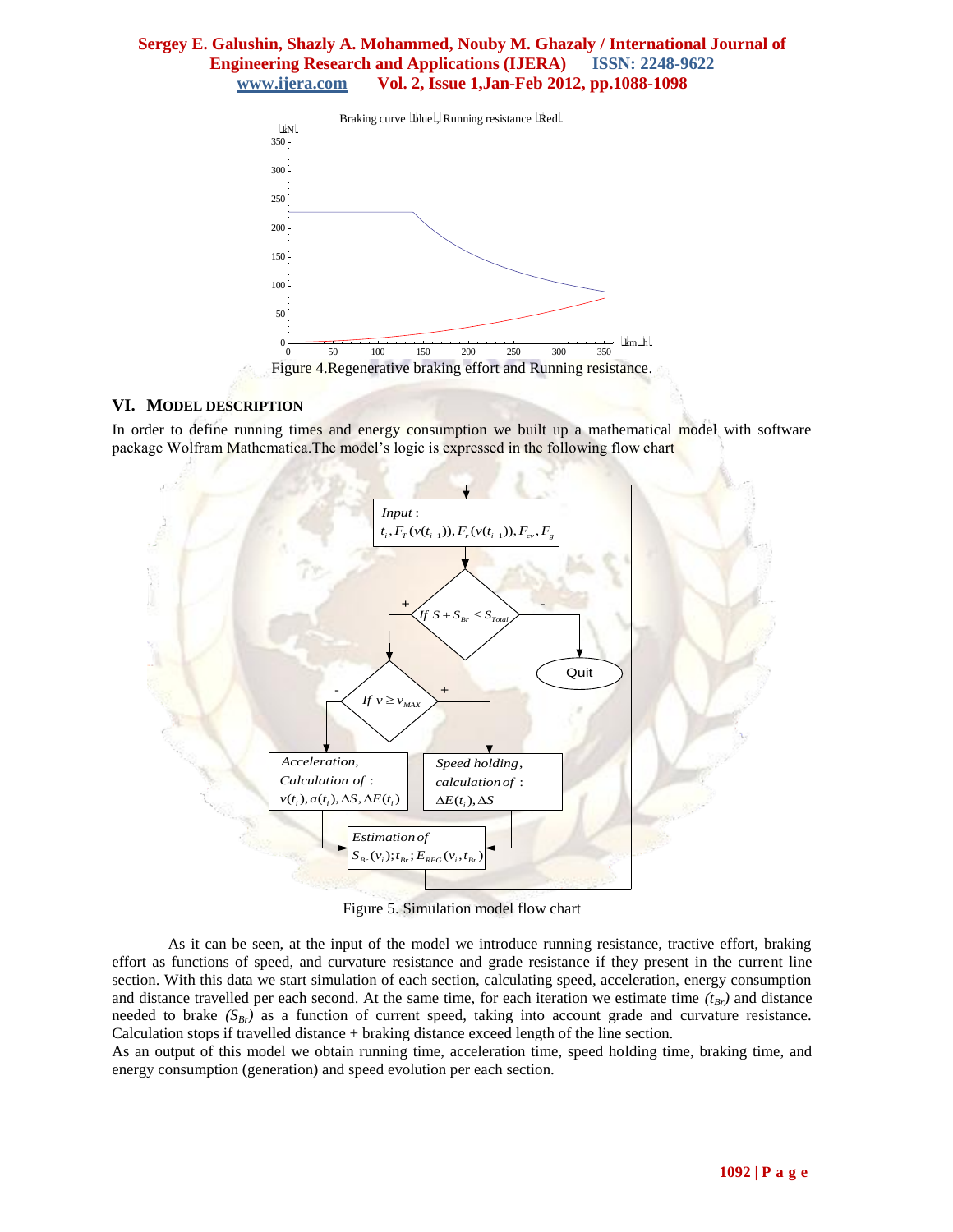#### **VII. RUNNING TIMES**

Using mathematical model running times have been calculated for regional trains running from A to I and from I to A for pure regenerative and blended braking modes.

As it can be seen in Table 2, it takes 5838 seconds (97.3 min) to go from the station A to I and 5801 second (96.3 min) running form I to A with pure regenerative braking.

In case of blended braking, deceleration assumed to be constant and equal 0.55  $(m/s<sup>2</sup>)$ , the running times presented in the Table 3. Comparing running times for both cases, it takes 60 seconds longer to get from A to I with pure regenerative braking and about 25 seconds longer running from I to A with pure regenerative braking.

Since connection trains leave at each even hour our train has to arrive before and leave after connection train, so the passengers were able to make a change. Therefore, in our case it is preferable to use regenerative braking, because there is only 1 min difference running from A-I and about 30 seconds difference running from I to A, and in both cases we fit into our time windows constraints. In the Figure 6 you can see Speed evolution through the distance running from A to I and in the Figure 7 running from I to A with pure regenerative braking mode. 66 H **SILLER** 

| Direction             |   |        |    |       |                |       |           |       |     | From A to I |    |        |                |        |    |        |  |
|-----------------------|---|--------|----|-------|----------------|-------|-----------|-------|-----|-------------|----|--------|----------------|--------|----|--------|--|
|                       | A |        | B  |       | $\overline{C}$ |       | D         |       | E   |             | F  |        | G              |        | H  |        |  |
| Distance (km)         |   | 15     |    | 15    |                | 15    |           | 15    |     | 60          |    | 40     |                | 20     |    | 20     |  |
| Travel Time (s)       |   | 484    | 60 | 484   | 60             | 484   | <b>60</b> | 484   | 120 | 907         | 60 | 667    | 120            | 511    | 60 | 511    |  |
| Time Margin $5\%$ (s) |   | 24.2   |    | 24.2  |                | 24.2  |           | 24.2  |     | 45.35       |    | 33.35  |                | 25.55  |    | 25.55  |  |
| Extra time $(s)$      |   | 45     |    | 45    |                | 45    |           | 45    |     | 180         |    | 120    |                | 60     |    | 60     |  |
| Total $(s)$           |   | 553.2  |    | 553.2 |                | 553.2 |           | 553.2 |     | 1132.35     |    | 820.35 |                | 596.55 |    | 596.55 |  |
| Total(s)              |   | 5838.6 |    |       |                |       |           |       |     |             |    |        |                |        |    |        |  |
| Direction             |   |        |    |       |                |       |           |       |     | From I to A |    |        |                |        |    |        |  |
|                       | A |        | B. |       | $\overline{C}$ |       | D         |       | E   |             | F  |        | $\overline{G}$ |        | H  |        |  |
| Distance (km)         |   | 15     |    | 15    |                | 15    |           | 15    |     | 60          |    | 40     |                | 20     |    | 20     |  |
| Travel Time (s)       |   | 484    | 60 | 484   | 60             | 484   | 60        | 484   | 120 | 854         | 60 | 685    | 120            | 511    | 60 | 511    |  |
| Time Margin $5\%$ (s) |   | 24.2   |    | 24.2  |                | 24.2  |           | 24.2  |     | 42.7        |    | 34.25  |                | 25.55  |    | 25.55  |  |
| Extra time $(s)$      |   | 45     |    | 45    |                | 45    |           | 45    |     | 180         |    | 120    |                | 60     |    | 60     |  |
| Total $(s)$           |   | 553.2  |    | 553.2 |                | 553.2 |           | 553.2 |     | 1076.7      |    | 839.25 |                | 596.55 |    | 596.55 |  |
| Total(s)              |   |        |    |       |                |       |           |       |     | 5801.85     |    |        |                |        |    |        |  |

Table 2. Running times of the regional train running from A to I with pure regenerative braking

| Direction             |              |       |      |       |                |       |                 |       |        | From A to I |                 |        |     | H     |    |       |  |  |  |  |  |
|-----------------------|--------------|-------|------|-------|----------------|-------|-----------------|-------|--------|-------------|-----------------|--------|-----|-------|----|-------|--|--|--|--|--|
|                       | A            |       | B    |       | $\overline{C}$ |       | D               |       | E      |             | F               |        | G   |       |    |       |  |  |  |  |  |
| Distance (km)         |              | 15    |      | 15    |                | 15    |                 | 15    |        | 60          |                 | 40     |     | 20    |    | 20    |  |  |  |  |  |
| Travel Time (s)       |              | 478   | 60   | 478   | 60             | 478   | 60              | 478   | 120    | 881         | 60              | 613    | 120 | 506   | 60 | 506   |  |  |  |  |  |
| Time Margin 5% (s)    |              | 23.9  |      | 23.9  |                | 23.9  |                 | 23.9  |        | 44.05       |                 | 30.65  |     | 25.3  |    | 25.3  |  |  |  |  |  |
| Extra time $(s)$      |              | 45    |      | 45    |                | 45    |                 | 45    |        | 180         |                 | 120    |     | 60    |    | 60    |  |  |  |  |  |
| Total $(s)$           |              | 546.9 |      | 546.9 |                | 546.9 |                 | 546.9 |        | 1105.05     |                 | 763.65 |     | 591.3 |    | 591.3 |  |  |  |  |  |
| Total (s)             |              |       |      |       |                |       |                 |       | 5778.9 |             |                 |        |     |       |    |       |  |  |  |  |  |
| Direction             |              |       |      |       |                |       |                 |       |        | From I to A |                 |        |     |       |    |       |  |  |  |  |  |
|                       | $\mathbf{A}$ |       | B    |       | C              |       | D               |       | E      |             | F               |        | G   |       | H  |       |  |  |  |  |  |
| Distance (km)         |              | 15    |      | 15    |                | 15    |                 | 15    |        | 60          |                 | 40     |     | 20    |    | 20    |  |  |  |  |  |
| Travel Time (s)       |              | 478   | 60 l | 478   | 60             | 478   | 60 <sup>1</sup> | 478   | 120    | 824         | 60 <sup>1</sup> | 668    | 120 | 506   | 60 | 506   |  |  |  |  |  |
| Time Margin $5\%$ (s) |              | 23.9  |      | 23.9  |                | 23.9  |                 | 23.9  |        | 41.2        |                 | 33.4   |     | 25.3  |    | 25.3  |  |  |  |  |  |
| Extra time $(s)$      |              | 45    |      | 45    |                | 45    |                 | 45    |        | 180         |                 | 120    |     | 60    |    | 60    |  |  |  |  |  |
| Total (s)             |              | 546.9 |      | 546.9 |                | 546.9 |                 | 546.9 |        | 1045.2      |                 | 821.4  |     | 591.3 |    | 591.3 |  |  |  |  |  |
| Total $(s)$           |              |       |      |       |                |       |                 |       | 5776.8 |             |                 |        |     |       |    |       |  |  |  |  |  |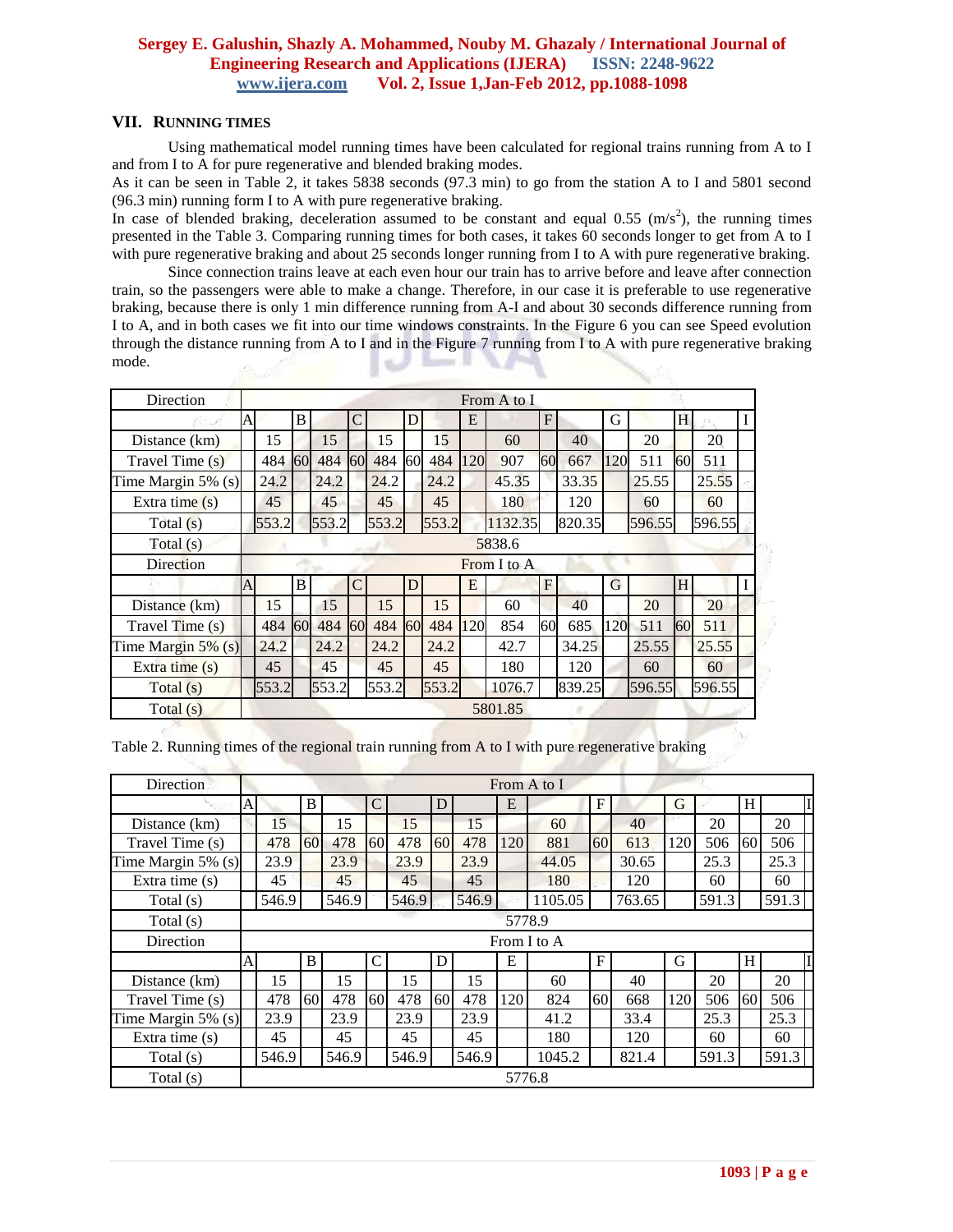Table 3. Running times of the regional train running from A to I with blended braking



Figure 6. Speed vs Distance graph of the regional train running from A to I



Figure 7. Speed vs Distance graph of the regional train running from I to A

# **VIII. TIMETABLE**

It is required to introduce regional trains in both directions. Regional trains have stopping time of about 8 min at stations A and I because passengers need to make a change to connecting trains. The stopping time at the intermediate stations E and G must be at least 2 min. At other stations, 1 min is considered to be enough. Our regional train departs every even hour in both directions in order to satisfy the passenger flow. Since connection train arrives 2 minutes before each even hour and departs 2 minutes after, therefore our regional train has to arrive before connection train arrives and depart after connection train departs. It is also necessary to include a 5% time margin and also extra time table margin of about 5min per 100km. With these data and running times taken from the Table 2 the following time table has been designed.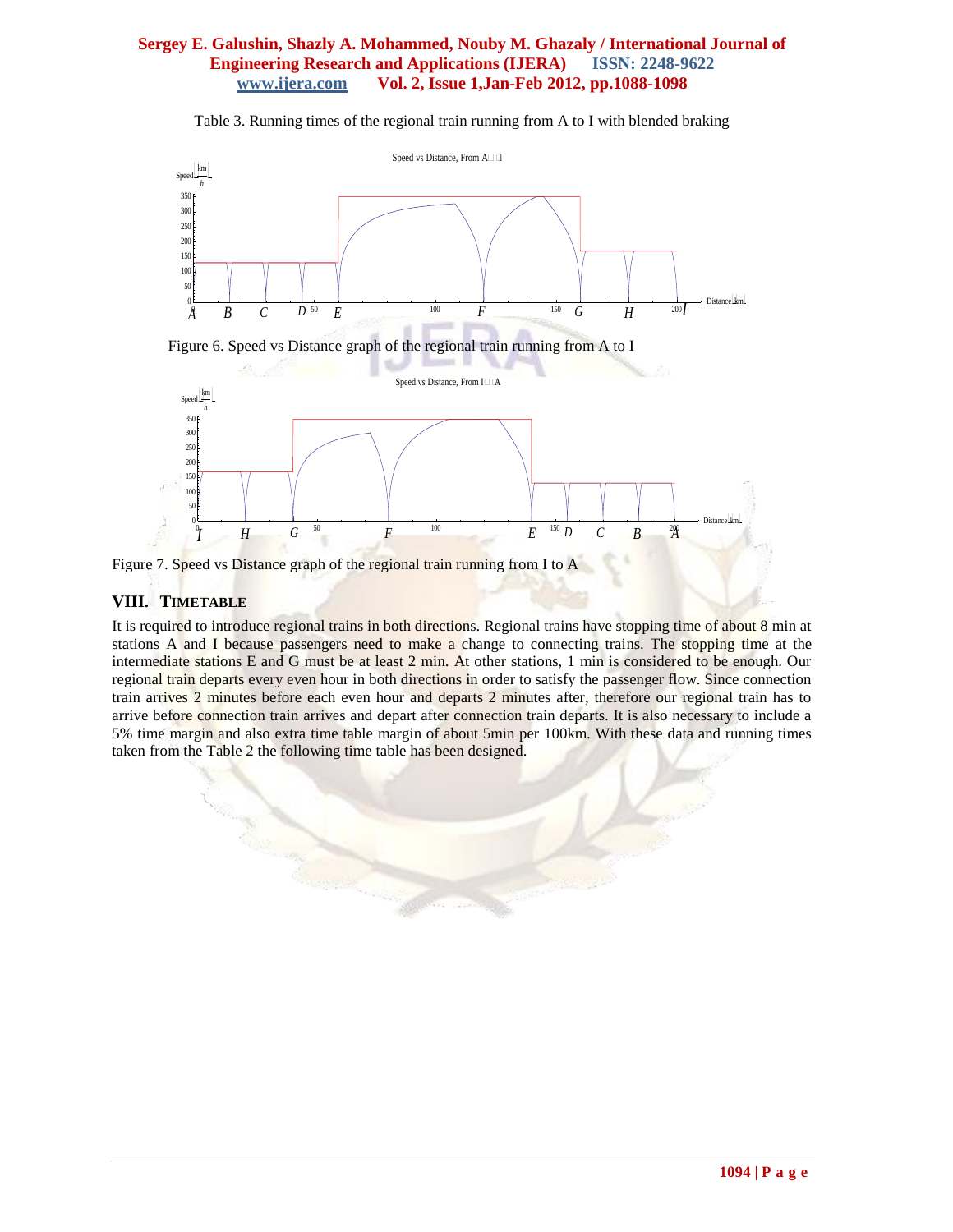

#### **IX. ENERGY CONSUMPTION**

The energy consumption of the regional trains running in both directions has been calculated for both, regenerative and blended braking modes. Results are shown in Table 4 and 5.

#### *A. Traction*

To calculate energy consumption when the train accelerates to achieve maximum speed the following equation has been used

$$
E_i = \frac{\left(F_{wi}\nu_i(1+\zeta)\Delta t_i}{\eta}[W]\right)
$$
 (IX.1)

replacing slippage with

$$
\zeta \approx \frac{\omega r - v}{v} \tag{IX.2}
$$

Equatio[n \(IX.1\)](#page-7-0) casts into

$$
E_i = \frac{(F_{wi}v_i)\Delta t_i}{\eta} [W]
$$
 (IX.3)

replacing

$$
M_{Eq} a = F_T(v) - (F_r(v) + F_g + F_{cv}) \text{ or}
$$
  
\n
$$
F_T(v) = M_{Eq} a + (F_r(v) + F_g + F_{cv})
$$

$$
F_T(v) = M_{Eq}a + (F_r(v) + F_g + F_{cv}
$$

we obtain

we obtain  
\n
$$
E_i = \frac{M_{Eq} a(v_i) v_i \Delta t_i + (F_r(v_i) + F_g + F_{cv}) v_i \Delta t_i}{\eta 3.6*10^6} [kWh]
$$
 (IX.5)

#### *B. Speed holding*

When the train achieves the maximum speed, traction force must overcome running, grade and curvature resistance for speed holding. Therefore, acceleration in these moments is 0 and energy usage equals<br>  $F = \frac{(F_r(v_{MAX}) + F_g + F_{cv})v_{MAX} \Delta t_i}{(V_{av} - V_{av})}$  (V<sub>6</sub>) for speed holding. Therefore, as<br> $F_r(v_{MAX}) + F_g + F_{cv})v_{MAX} \Delta t$ in the maximum speed<br>olding. Therefore, acceler<br> $+ F_g + F_{cy}$ ) $v_{MAX} \Delta t_i$ 

<span id="page-7-0"></span>(IX.4)

$$
E_i = \frac{(F_r(v_{MAX}) + F_g + F_{cv})v_{MAX}\Delta t_i}{\eta 3.6*10^6} [kWh]
$$
 (IX.6)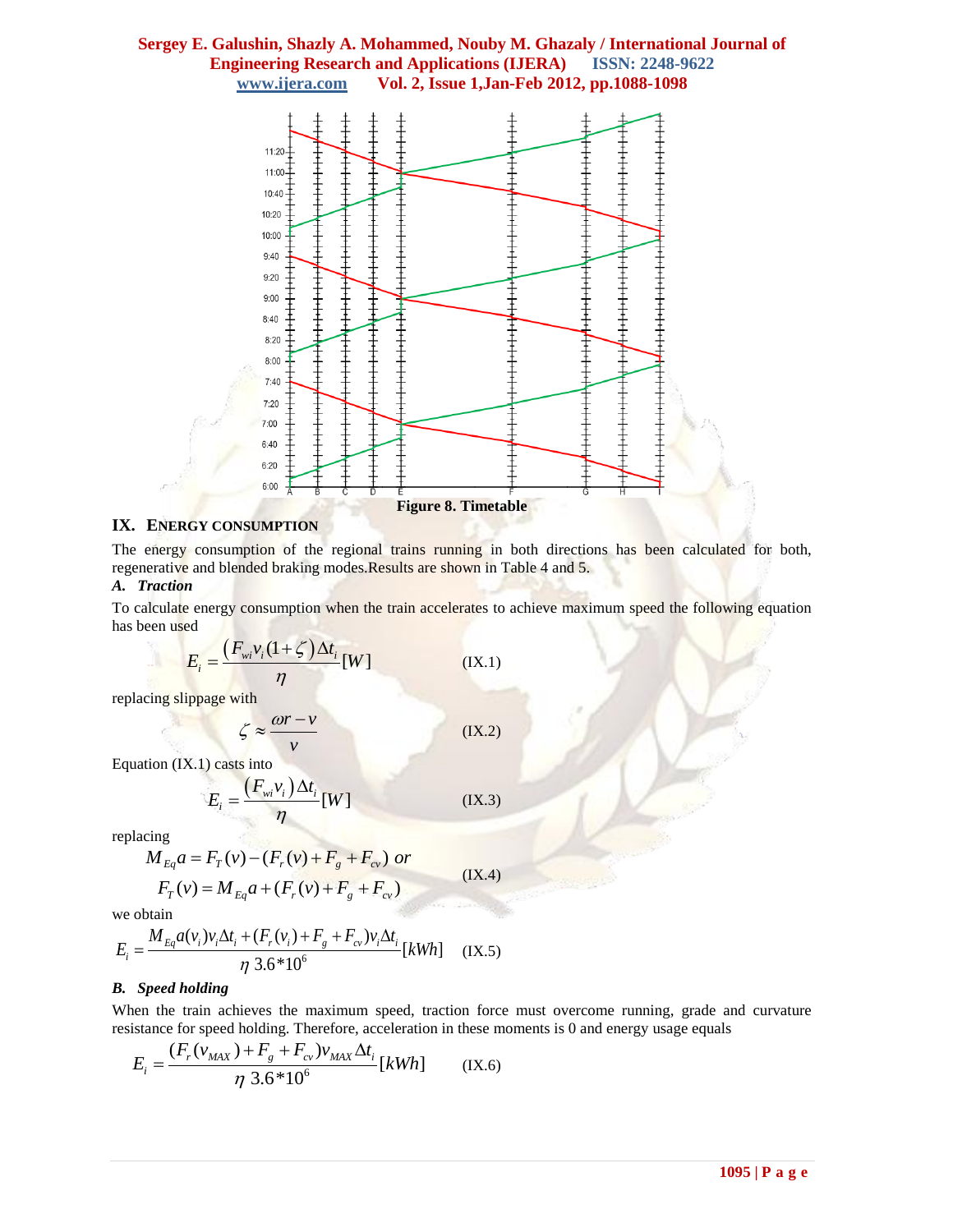### *C. Regenerative Braking*

Energy generation during regenerative braking can be calculated with the following formula  
\n
$$
E_i = \frac{\eta F_{REG} v_i (1 + \nu) \Delta t_i}{3.6 * 10^6} [kWh]
$$
\n(IX.7)

wherecreepage equals

$$
U \approx \frac{v - \omega r}{v}
$$
 (IX.8)

and

$$
M_{Eq}a = F_{REG}(v) + (F_r(v) + F_g + F_{cv}) \text{ or}
$$
  
\n
$$
F_{REG}(v) = M_{Eq}a - (F_r(v) + F_g + F_{cv})
$$
\n
$$
F_{REG}(v) = M_{Eq}a - (F_r(v) + F_g + F_{cv})
$$
\n
$$
= (IX.9)
$$
\n
$$
= (IX.9)
$$

replacing everything we obtain:  
\n
$$
E_i = \frac{\eta(M_{Eq}a(v) - (F_r(v) + F_g + F_{cv}))v_i\Delta t_i}{3.6*10^6} [kWh]
$$
\n(IX.10)

#### *D. Blended braking*

.

In case of blended braking we use combination of regenerative and mechanical braking. A constant deceleration of 0.55 m/s<sup>2</sup> in this case assumed<br>  $F = \frac{\eta (M_{Eq} * 0.55 - (F_r(v_i) + F_g + F_{cv}))v_i \Delta t}{\eta}$ be of biefided braking we use combination of R<br>55 m/s<sup>2</sup> in this case assumed<br> $\eta(M_{Eq} * 0.55 - (F_r(v_i) + F_g + F_{cv}))v_i\Delta t_i$ 

of 0.55 m/s<sup>-</sup> in this case assumed  

$$
E_i = \frac{\eta (M_{Eq} * 0.55 - (F_r(v_i) + F_g + F_{cy}))v_i \Delta t_i}{3.6 * 10^6} [kWh]
$$
(IX.11)

Energy consumption has been calculated with help of simulation model described in the section VI. Within this model we can calculate energy consumption of the train per each second of the trip (for acceleration, speed holding and braking). Auxiliary systems and comfort systems power consumption assumed equal 25kWh per car. Simulation results are presented in Table 4 and Table 5.

|                        | Energy consumption $(kWh)$ (From A to I) |  |                           |  |          |  |          |  |          |  |          |  |          |      |       |  |                    |         |  |
|------------------------|------------------------------------------|--|---------------------------|--|----------|--|----------|--|----------|--|----------|--|----------|------|-------|--|--------------------|---------|--|
|                        |                                          |  | B                         |  |          |  |          |  |          |  |          |  | G        |      |       |  | Total   per pas*km |         |  |
|                        | Traction                                 |  | 114.4                     |  | 114.4    |  | 114.4    |  | 114.4    |  | 1861.01  |  | 905.1    |      | 195.6 |  | 195.6              | 2671.69 |  |
| Regenerative           | Speed holding                            |  | 85.8                      |  | 85.8     |  | 85.8     |  | 85.8     |  | $\Omega$ |  | 41       |      | 132.1 |  | 132.1              |         |  |
| braking                | <b>Braking</b>                           |  | $-80.44$                  |  | $-80.44$ |  | $-80.44$ |  | $-80.44$ |  | $-644.2$ |  | $-711.3$ |      | 135.8 |  | $-135.8$           | 0.05    |  |
|                        | Aux. & Comfort stms                      |  | 147.52<br>130.18<br>79.54 |  |          |  |          |  |          |  |          |  |          |      |       |  |                    |         |  |
|                        | Traction                                 |  | 114.4                     |  | 114.4    |  | 114.4    |  | 114.4    |  | 2022     |  | 905      |      | 195.6 |  | 195.6              | 3142.36 |  |
|                        | Speed holding                            |  | 87.1                      |  | 87.1     |  | 87.1     |  | 87.1     |  | $\Omega$ |  | 147      |      | 132.1 |  | 132.1              |         |  |
| <b>Blended Braking</b> | <b>Braking</b>                           |  | $-79.5$                   |  | $-79.5$  |  | $-79.5$  |  | $-79.5$  |  | $-567.$  |  | $-588.4$ |      | 134.4 |  | $-134.4$           | 0.06    |  |
|                        | Aux. & Comfort stms                      |  | 78.84<br>145.84<br>124.58 |  |          |  |          |  |          |  |          |  |          |      |       |  |                    |         |  |
|                        | Traction                                 |  | 114.4                     |  | 114.4    |  | 114.4    |  | 114.4    |  | 2022     |  | 905      |      | 195.6 |  | 195.6              | 4884.66 |  |
| Pure Mechanical        | Speed holding                            |  | 87.1                      |  | 87.1     |  | 87.1     |  | 87.1     |  | $\Omega$ |  | 147      |      | 132.1 |  | 132.1              |         |  |
| <b>Braking</b>         | <b>Braking</b>                           |  |                           |  |          |  |          |  |          |  |          |  |          |      |       |  |                    |         |  |
|                        | Aux. & Comfort stms                      |  | 78.84<br>145.84<br>124.58 |  |          |  |          |  |          |  |          |  |          | 0.09 |       |  |                    |         |  |

Table 4. Energy consumption (kWh) running from A to I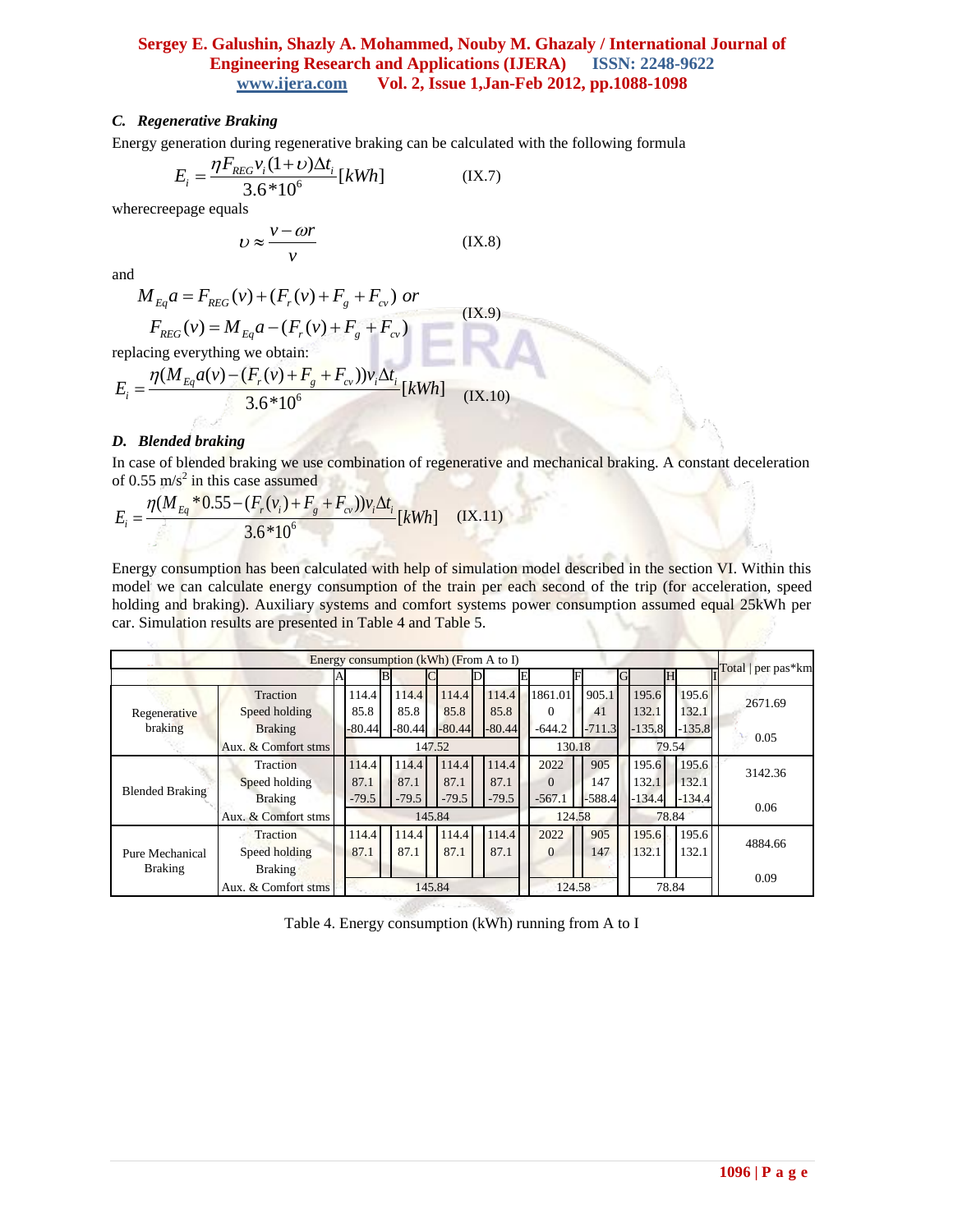|                          | Energy consumption $(kWh)$ (From I to A)<br>A |                                       |                   |                           |                   |                        |                                |      |                                |   |                     |                                 |  |                        |       | Total   per            |         |  |
|--------------------------|-----------------------------------------------|---------------------------------------|-------------------|---------------------------|-------------------|------------------------|--------------------------------|------|--------------------------------|---|---------------------|---------------------------------|--|------------------------|-------|------------------------|---------|--|
|                          |                                               |                                       | $\overline{B}$    |                           |                   |                        |                                |      | F                              | F |                     | G                               |  | Η                      |       | pas*km                 |         |  |
|                          | Traction<br>Speed holding                     |                                       | 114.<br>4<br>85.8 |                           | 114.<br>4<br>85.8 |                        | 114.<br>4<br>85.8              |      | 114.<br>4<br>85.8              |   | 1029.<br>1<br>378.2 | 1382.0<br>9<br>$\boldsymbol{0}$ |  | 195.<br>6<br>132.<br>1 |       | 195.<br>6<br>132.<br>1 | 2756.92 |  |
| Regenerati<br>ve braking | <b>Braking</b><br>Aux. & Comfort              |                                       | 80.4<br>4         |                           | 80.4<br>4         |                        | 80.4<br>4                      |      | 80.4<br>4                      |   | 709.9               | $-540.2$                        |  | 135.<br>8              |       | 135.<br>8              | 0.05    |  |
|                          | stms                                          |                                       |                   | 79.54<br>147.52<br>127.73 |                   |                        |                                |      |                                |   |                     |                                 |  |                        |       |                        |         |  |
| <b>Blended</b>           | Traction<br>Speed holding                     |                                       | 114.<br>4<br>87.1 |                           | 114.<br>4<br>87.1 |                        | 114.<br>$\overline{4}$<br>87.1 |      | 114.<br>$\overline{4}$<br>87.1 |   | 1029.<br>1<br>496.5 | 1468.7<br>$\boldsymbol{0}$      |  | 195.<br>6<br>132.      |       | 195.<br>6<br>132.      | 3080.82 |  |
| <b>Braking</b>           | <b>Braking</b>                                |                                       | $-79.5$           |                           | $-79.5$           |                        | $-79.5$                        |      | $-79.5$                        |   | 633.1               | $-504.8$                        |  | 134.<br>4              |       | 134.<br>$\overline{4}$ | 0.06    |  |
|                          | Aux. & Comfort<br>stms                        |                                       |                   |                           |                   |                        | 145.84                         |      |                                |   | 124.44              |                                 |  |                        | 79.54 |                        |         |  |
|                          | Traction                                      |                                       | 114.<br>4         |                           | 114.<br>4         |                        | 114.<br>4                      |      | 114.<br>$\overline{4}$         |   | 1029.<br>1          | 1468.7                          |  | 195.<br>6              |       | 195.<br>6              | 4805.52 |  |
| Pure<br>Mechanica        | Speed holding                                 | 87.1<br>87.1<br>87.1<br>87.1<br>496.5 |                   | $\boldsymbol{0}$          |                   | 132.<br>$\blacksquare$ |                                | 132. |                                |   |                     |                                 |  |                        |       |                        |         |  |
| 1 Braking                | <b>Braking</b><br>Aux. & Comfort<br>stms      |                                       |                   |                           |                   |                        | 145.84                         |      |                                |   |                     | 124.44                          |  |                        |       | 79.54                  | 0.09    |  |

Table 5. Energy consumption (kWh) running from I to A

# **X. CONCLUSIONS**

From this study some conclusions can be outlined:

- It is possible to increase maximum speed in curves with a tilting train, higher tilting angle gives higher speed.
- Selected train shows very good performance and great running times comparing with others. With this train it is only necessary to introduce one train per two hours in each direction, while for other trains it is necessary to introduce one train per hour in order to meet passenger flow requirements and time windows constraints for terminal stations.
- Running time increases using pure regenerative braking instead of blended or pure mechanical braking, as it was expected. However this time difference is not that significant, unlike difference in power consumption.
- The lowest energy consumption is achieved with pure regenerative braking. Difference between blended braking and regenerative braking is about 300-500kWh and energy consumption with pure mechanical braking is almost twice higher than pure regenerative braking.
- Difference in running times between pure regenerative braking and blended/pure mechanical braking is about 30-60 seconds, depending on direction. However difference between energy consumption is about 300-500kWh, so there is no sense of using blended or pure mechanical braking instead of regenerative braking.
- It is possible to decrease power consumption by developing more sophisticated model that takes into account time margins and uses it for more energy efficient driving.